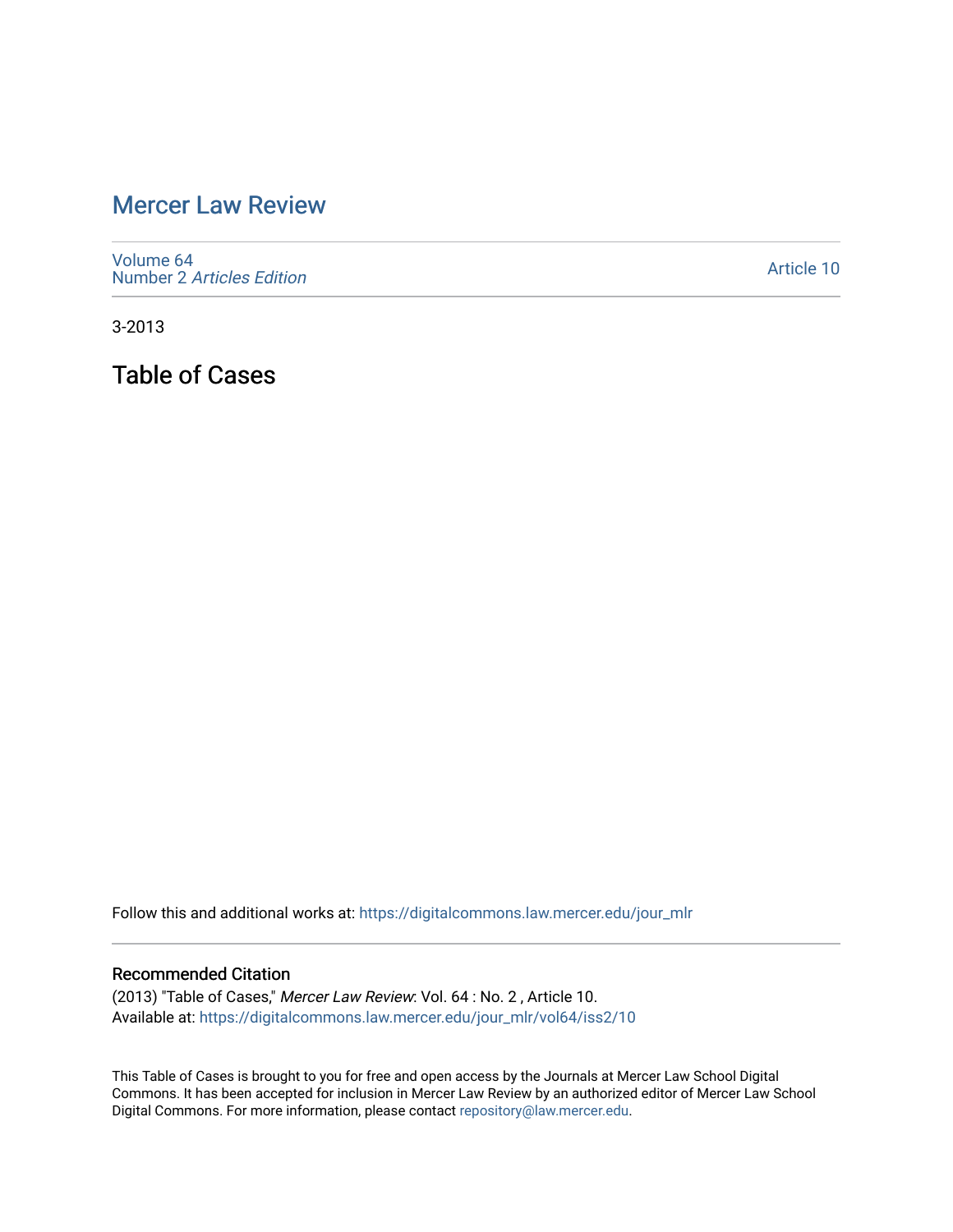#### **Table of Cases**

- Association for Molecular Pathology v. **U.S.**
- Patent **&** Trademark Office, 584
- AT&T Mobility **LLC** v. Concepcion, **591, 592, 595, 604, 605, 610**
- Authors Guild Inc. v. HathiTrust, **625**
- Ball v. Memphis Bar-B-Q Co., 483, **510**
- Barras v. BB&T, **591**
- Bartis v. John Bommarito Oldsmobile-Cadillac, Inc., **512**
- Beecham v. United States, **517**
- Bilski v. Kappos, **575, 579**
- Boateng v. Terminex International Co., **508**
- Brennan v. Maxey's Yamaha, Inc., **488**
- Brock v. Richardson, 469
- Burlington Northern **&** Santa Fe Railway Co. v. White, 484
- Cambridge University Press v. Becker, **611**
- Campbell v. Acuff-Rose Music, Inc., **616, 619**
- **CBOCS** West, Inc. v. Humphries, 484
- Channell v. Citicorp National Services, Inc., 441
- Chennisi v. Communications Construction Group, **LLC,** 472
- CompuCredit Corp. v. Greenwood, **598, 607**
- Coneff v. AT&T Corp., **601**
- Cruz v. Cingular VWireless, **LLC, 603, 605**
- Diamond v. Chakrabarty, **577**
- Diamond v. Diehr, **578, 580**
- Dred Scott v. Sanford, 545
- Edwards v. **A.H.** Cornell **&** Son, Inc., **512**
- Edwards v. Cornell **&** Son, Inc., 469
- **EEOC** v. Romeo Community Schools, 475, **509**
- **EEOC** v. White & Son Enterprises, **478**
- Employment Division v. Smith, 431
- Estate of Falco v. Decker, **375**
- Ex parte Young, **612, 613, 317, 623,** 624
- Faro v. Romani, **377**
- Florida Bar v. Hollander, **390**
- Global Naps, Inc. v. Verizon New England Inc., 453
- Gomez-Perez v. Potter, 484
- Gottschalk v. Benson, **576**
- Grey v. City of Oak Grove, Missouri, 490
- Gross v. FBL Financial Services, Inc., **511**
- Hagan **v.** Echostar Satellite, 474
- Harper & Row Publishers, Inc. v. Nation Enterprises, **615**
- Hoover Slovacek LLP v. Walton, **389**
- Hosanna-Tabor Church **&** School v. **EEOC,** 407
- In re American Express Merchant's Litigation (Amex 111), **599, 607**
- **J.M.** Heinike Associates, Inc. v. Liberty National Bank, **394**
- Jones v. Ford Motor Credit Co., 445
- Kannewurf v. Johns, 384
- Kasten v. Saint-Gobain Performance Plastics Corporation, 459
- Keeler v. Florida Department of Health, 481
- Kilgore v. KeyBank National Ass'n, **601**
- Lambert v. Ackerly, **477**
- Lambert v. Genesee Hospital, 467, **507**
- Litman v. Celco Partnership, **601**
- Love v. RE/MAX of America, Inc., 476
- Luckey v. Harris, 624
- Mansfield v. Billington, 483
- May v. Seibert, **382**
- Mayo Collaborative Services v. Prometheus laboratories, Inc., **573**
- McGill v. Garza, 384
- Meredith-Clinevell v. Department of Juvenile Justice, **512**
- Mitchell v. Robert DeMario Jewelry, Inc., 470, 500
- Morris Law Office, **P.C.** v. Tatum, **390**
- NLRB v. Scrivener, 497
- O'Neill v. Allendale Mutual Insurance Co., **512**
- Parker v. Flook, **576, 580**
- Pendergast v. Sprint Nextel Corp., **603, 606**
- Quilloin v. Tenet HealthSystem Philadelphia, Inc., **600**
- Rent-A-Center, West, Inc. v. Jackson, **595**
- Ritchie v. Saint Louis Jewish Light, 489
- Santini v. Cleveland Clinic Florida, **392**
- Staples v. McKnight, **379**
- Stolt-Nielsen **S.A.** v. AnimalFeeds International Corp., **595**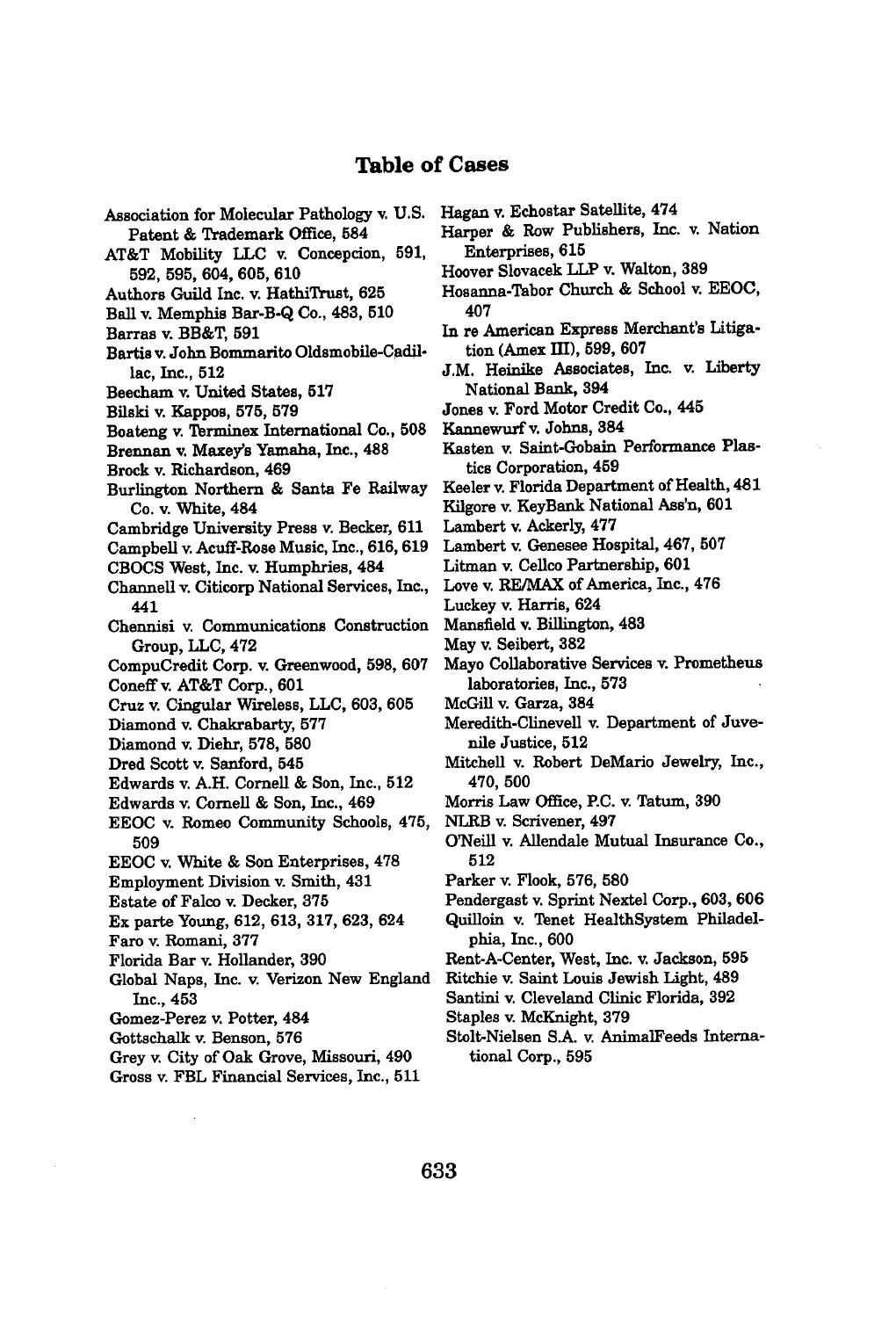l,

Tennessee Coal, Iron & R.R. Co. v. Muscoda Local No. **123,** 470 The Florida Bar v. Doe, **392** Valerio v. Putnam Associates, Inc., 466 Wolfe v. Clear Title, LLC, 491

 $\cdot$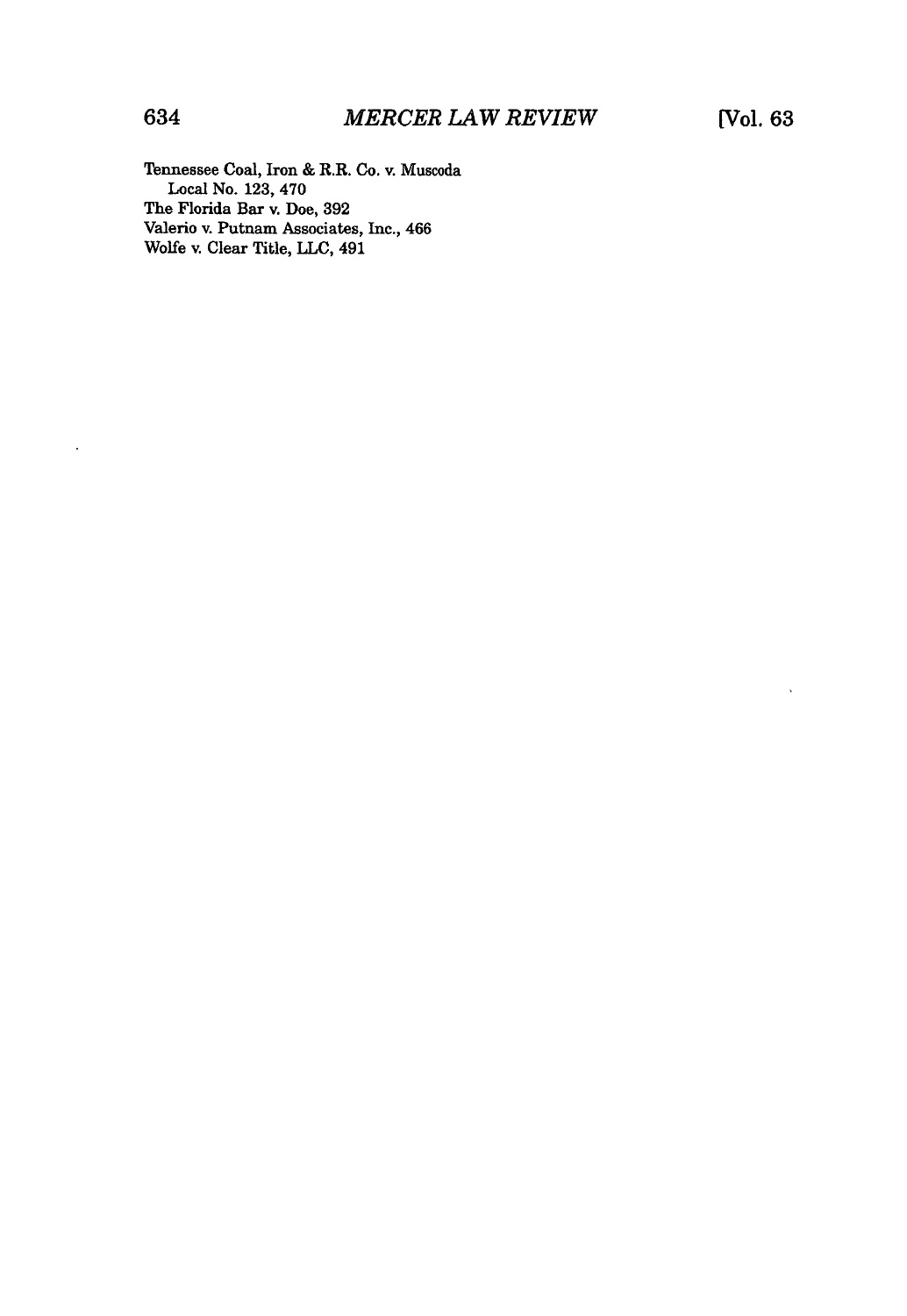$\mathcal{L}^{\text{max}}_{\text{max}}$  and  $\mathcal{L}^{\text{max}}_{\text{max}}$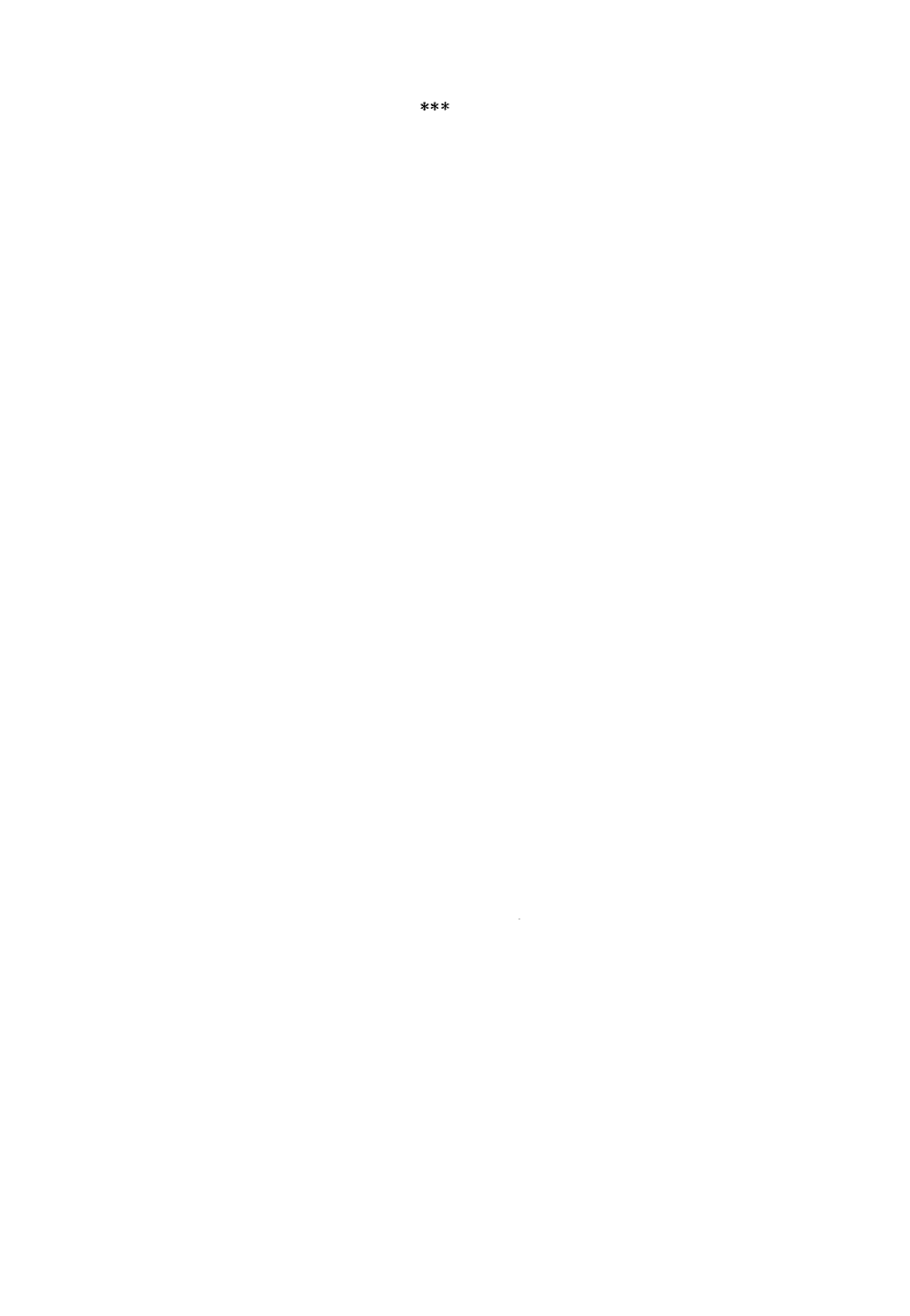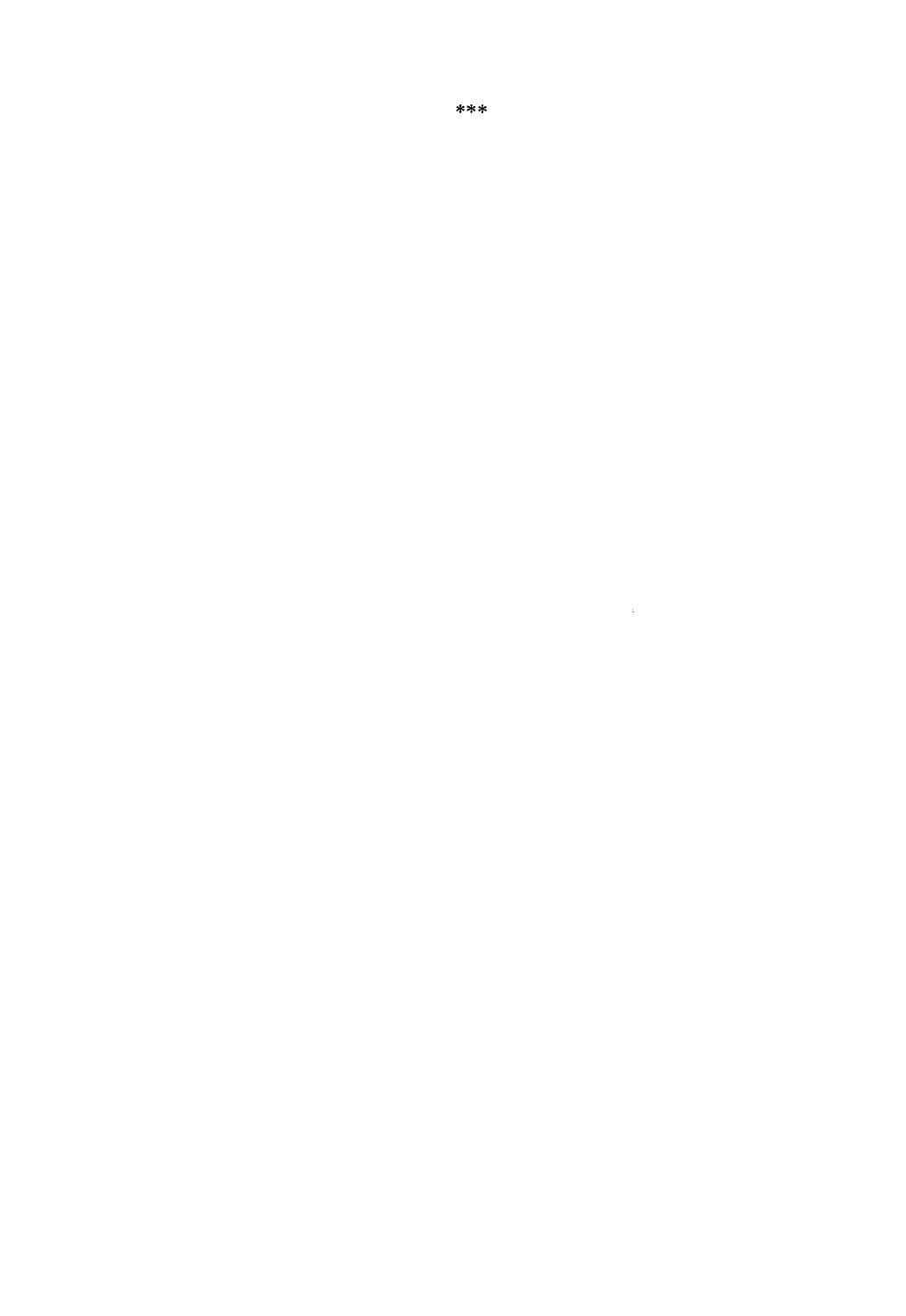

 $\ddot{\phantom{0}}$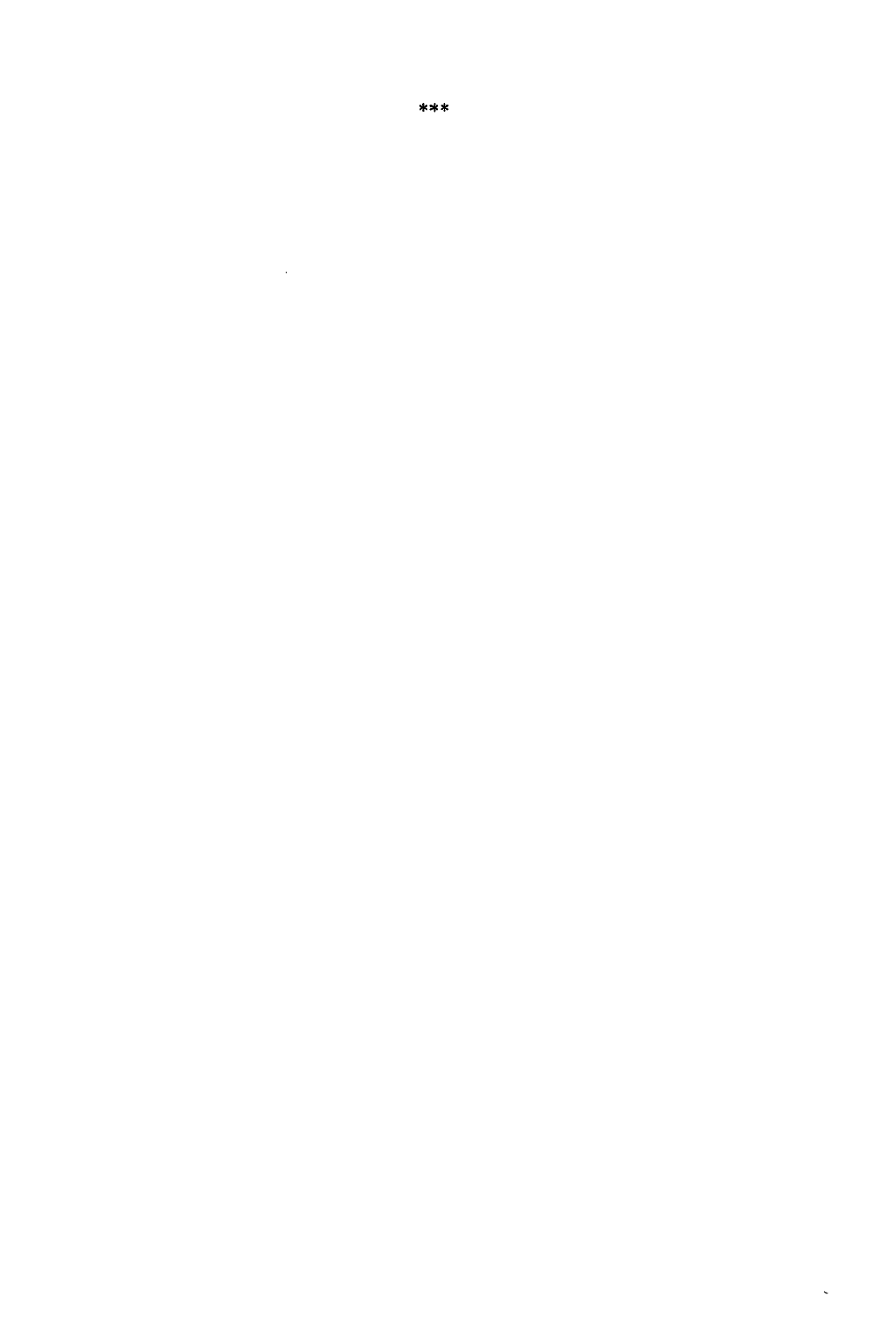$***$ 

 $\sim 10^{-1}$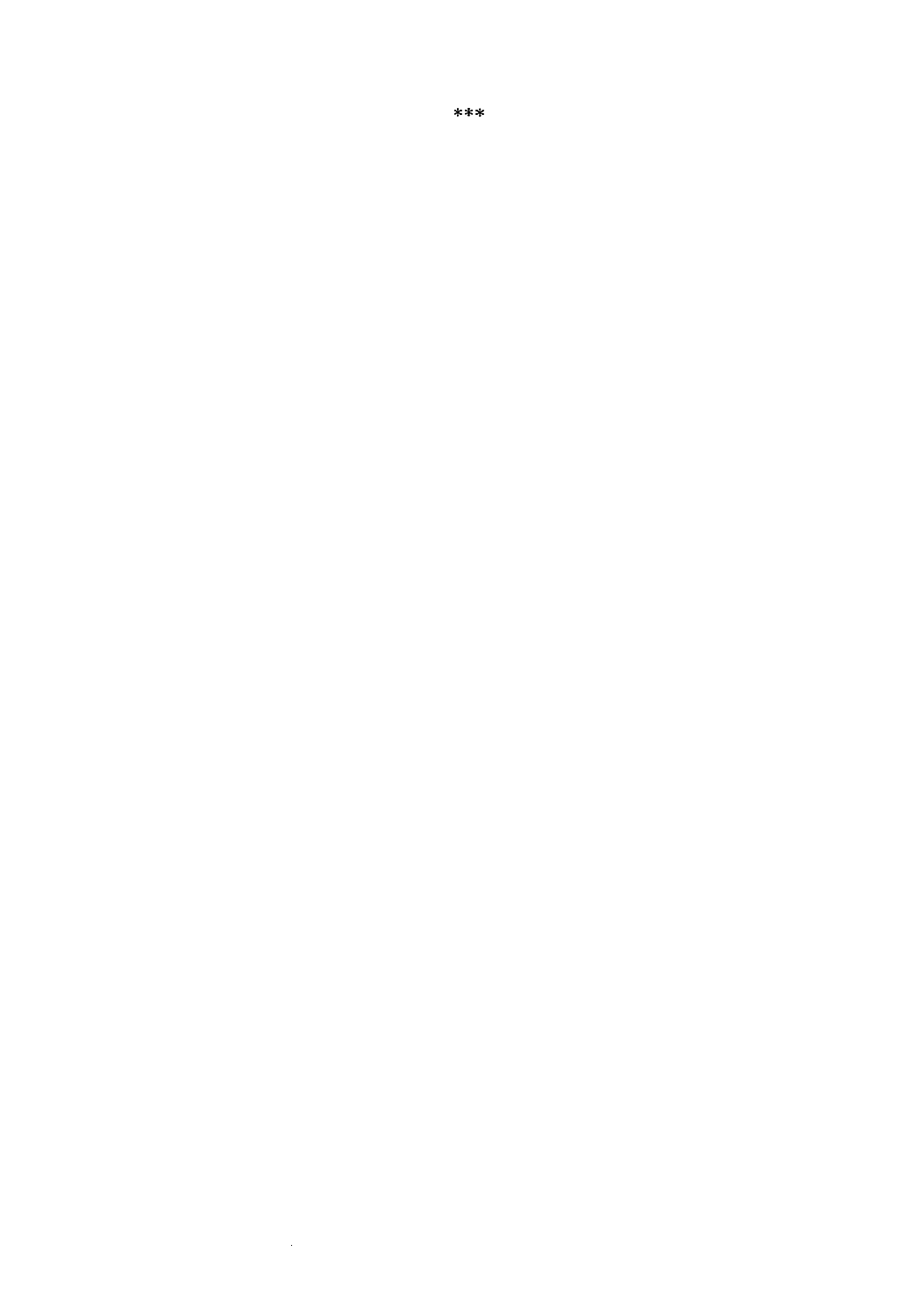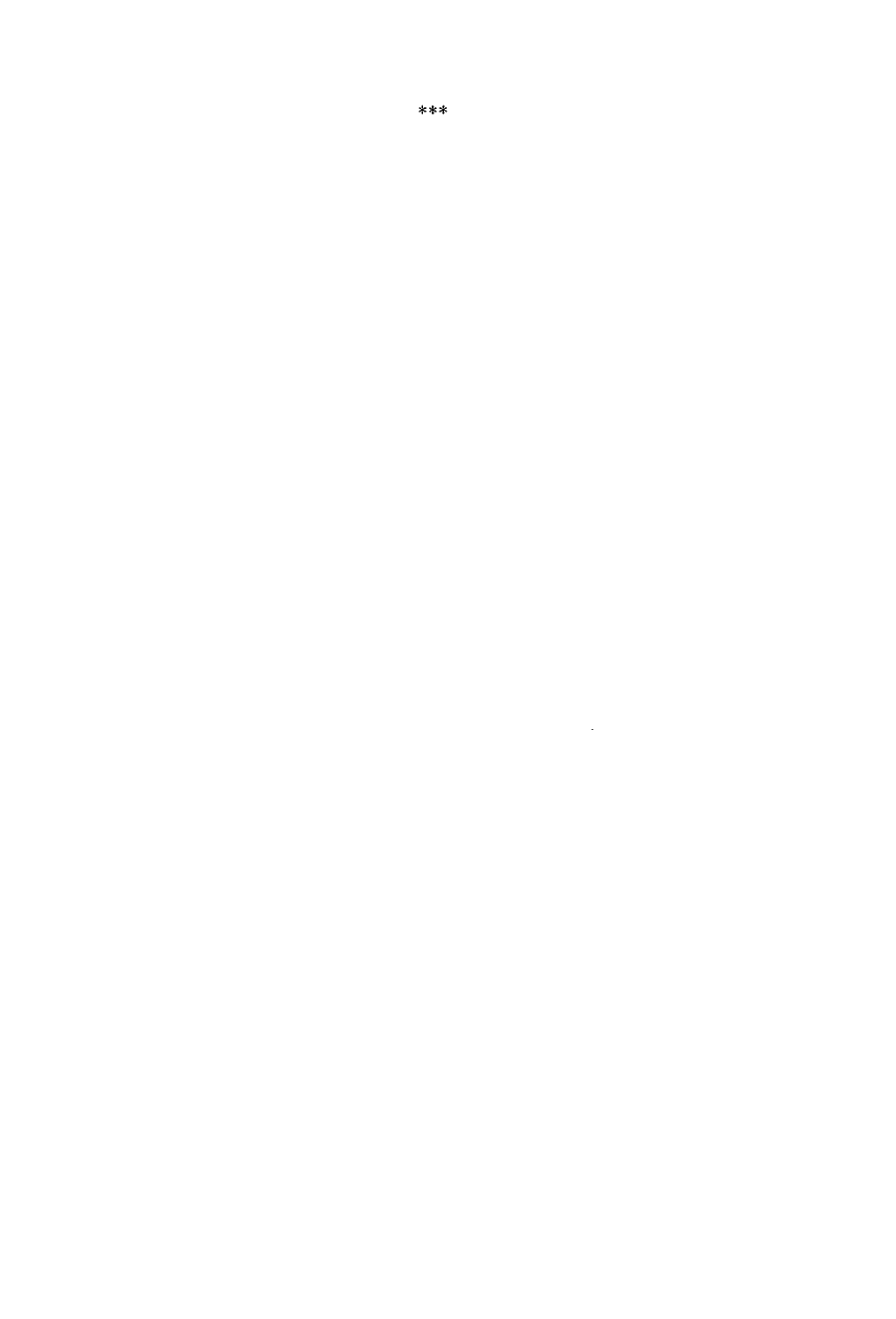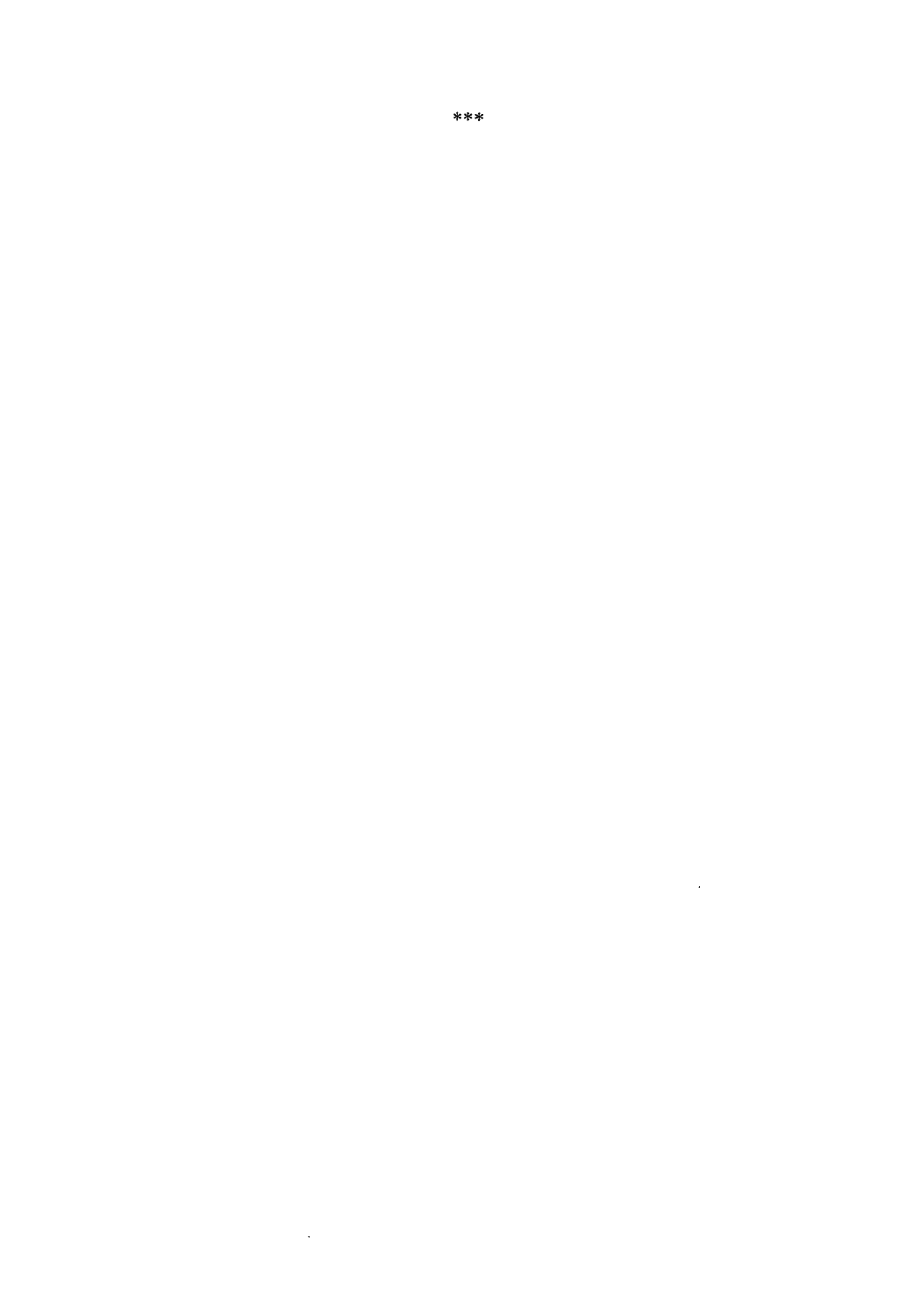\*\*\*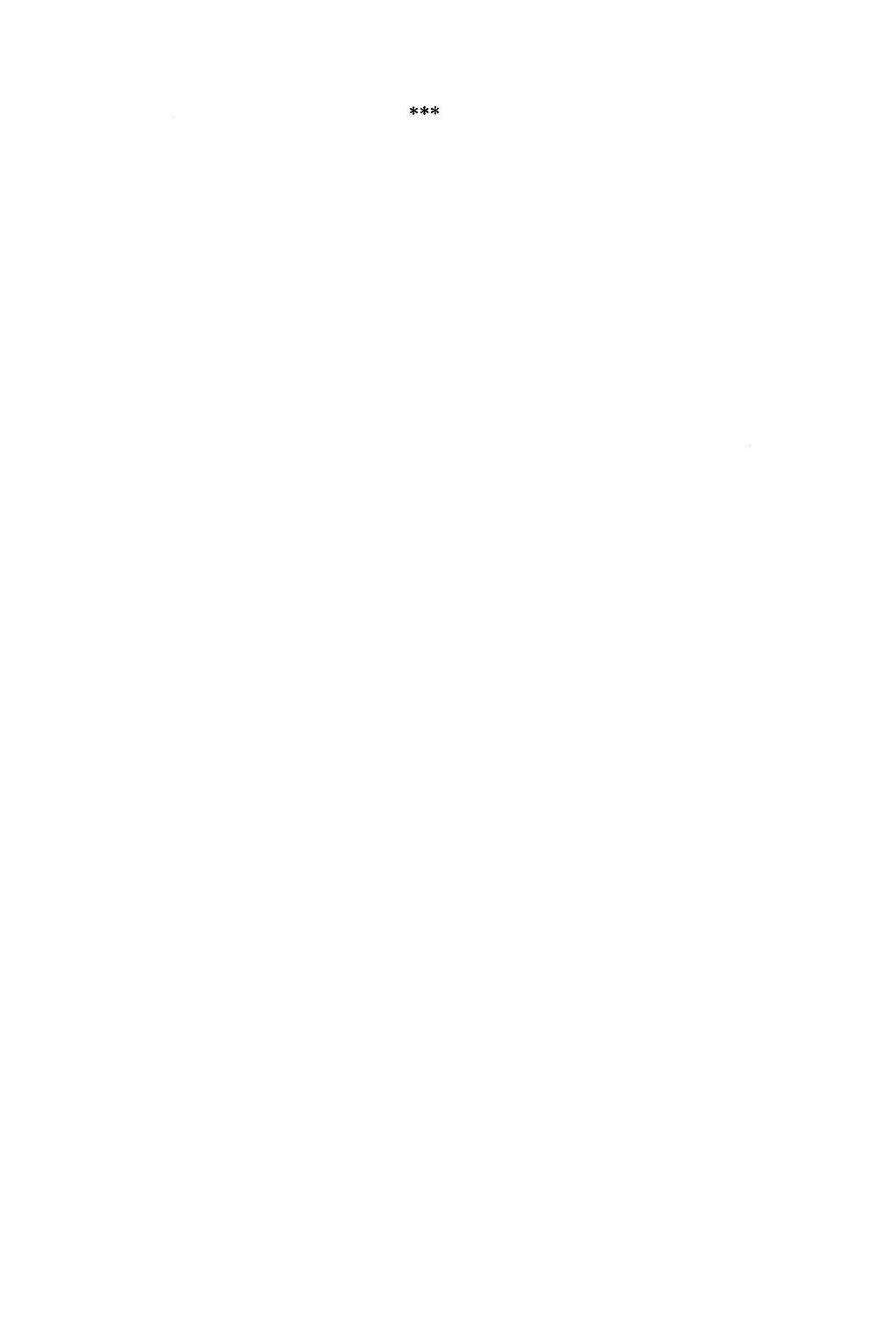#### *"Georgia's Oldest Law Review"*

*Mercer Law Review* is published four times a year: Fall, Winter, Spring, and Summer. Since its inception in 1949, *Mercer Law Review* has served as an invaluable aid to practitioners as well as providing a great service to the academic community.

This year's issues:

- Volume 64, Number 1: ANNUAL SURVEY OF GEORGIA LAW-A review of recent decisions in major areas of Georgia Law. This Survey consists of articles on Administrative Law, Business well as many other topics. Feature articles on Apportionment and the New Evidence Code are special contributions to this edition.
- Volume 64, Number 2: ARTICLES-David Hricik, "Dear Lawyer: If you decide it's not economical to represent me, you can fire me as your contingent fee client, but I agree I will still owe you a fee"; Frederick Mark Gedicks, "Ironies of *Hosanna-Tabor";* Douglas D. McFarland, "Supplemental Jurisdiction over Permissive Counterclaims and Set Offs: A Misconception"; Lawrence D. Rosenthal, "The Supreme Court's Interpretation of the Fair Labor Standards Act's Anti-retaliation Provision in *Kasten v. Saint-Gobain Performance Plastics Corporation:* Putting Policy Over Plain Language"; Michael W. Loudenslager, "What We Can Learn About the Art of Persuasion from Candidate Abraham Lincoln: A Rhetorical Analysis of the Three Speeches That Propelled Lincoln into the Presidency."
- Volume 64, Number 3: LEAD ARTICLES-The 13th Annual Georgia Symposium on Ethics and Professionalism: "Defining and Enforcing the Federal Prosecutor's Duty to Disclose Exculpatory Evidence," with Keynote Address by Andrew Goldsmith.
- Volume 64, Number 4: ELEVENTH CIRCUIT SURVEY-A review of recent decisions in major areas of federal law in the Eleventh Circuit. The Survey consists of articles on Admiralty, Appellate Practice and Procedure, Bankruptcy, Class Actions, Employment Discrimination, Appellate Practice and Procedure, Bankruptcy, Class Actions, Employment Discrimination, Environmental Law, Evidence, Federal Taxation, Intellectual Property, Labor and Employment, and Trial Practice and Procedure.
- Cumulative Index-As a service to the Review's readership, the Mercer Law Review published a cumulative index covering Volumes 1-56. The Index is divided into seven sections: an Author Index; an Index to the Annual Survey of Georgia Law; an Index to Former Fifth Circuit and Current Eleventh Circuit Law; a Table of Cases Noted; a Title Index to Leads and Articles Edition; a Title Index to Student Comments and Notes; and a Topical Index to Lead & Articles Editions, Special Contributions, and Student Articles.

**To enter your subscription mail the form below to: Mercer Law Review**

**Mercer University Macon, Georgia 31207**

**Please enter my subscription to the Mercer Law Review as follows:**

\*GEORGIA RESIDENTS **PLEASE ADD** APPLICABLE **SALES** TAX. Please make checks payable to Mercer Law Review.

**NAME** ADDRESS COUNTY  $CITY$   $ZIP$   $CODE$   $ZIP$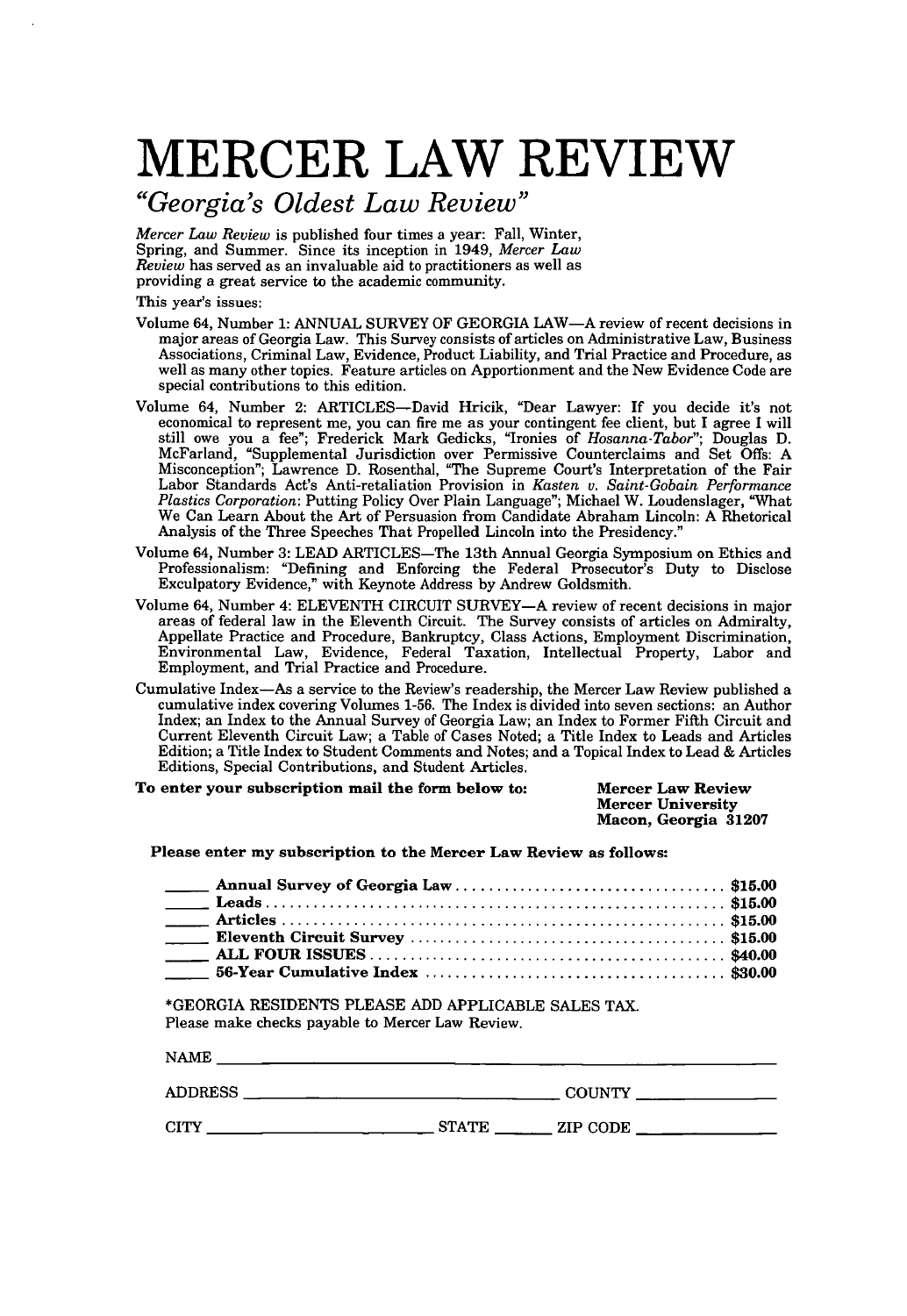**VOLUME** LXIV **2013**



#### WALTER F. **GEORGE SCHOOL** OF LAW MERCER UNIVERSITY **MACON,** GEORGIA

COPYRIGHT **(D** 2013 WALTER F. **GEORGE SCHOOL** OF **LAW,** MERCER UNIVERSITY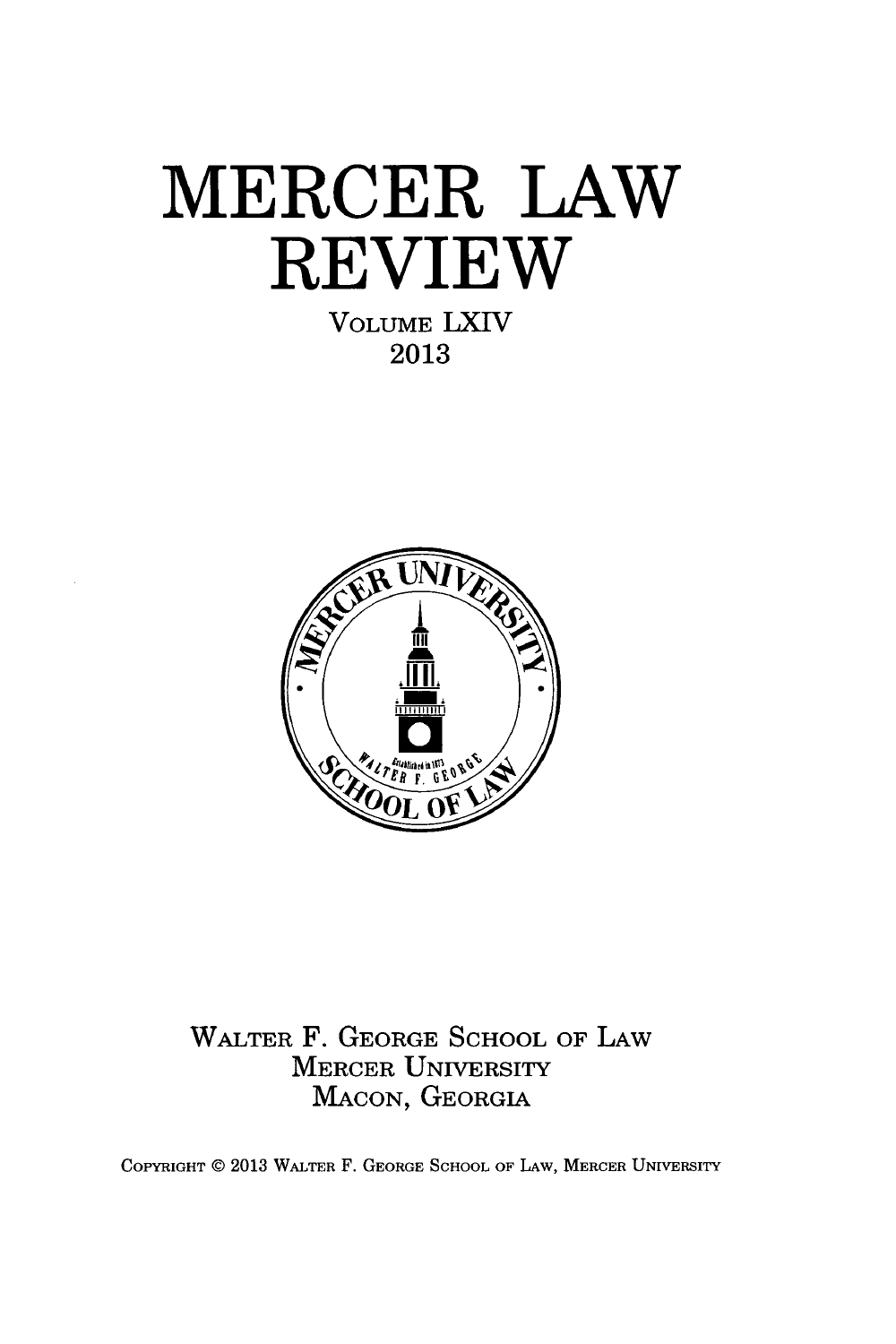#### WALTER F. GEORGE SCHOOL OF LAW MERCER UNIVERSITY

- **GENERAL** INFORMATION. *Mercer Law Review* is edited and published by students of the Walter F. George School of Law of Mercer University. *Mercer Law Review* was founded in 1949. It is the oldest continually published law review in Georgia.
- IssuEs. *Mercer Law Review* (ISSN 0025-987X) is published four times a year: *Annual Survey of Georgia Law* (Fall), *Articles* (Winter), *Lead Articles* (Spring), and *Annual Eleventh Circuit Survey* (Summer). The issues appear, respectively, in January, March, May, and July. Copies are available at \$15.00 for survey volumes and \$15.00 for Leads and Articles volumes.
- INDICES. Each issue of the *Mercer Law Review* contains a table of cases. A full index of each volume (all four issues) is published in the *Annual Eleventh Circuit Survey.* A cumulative index for volumes I through LVI has been published. Copies are available at a cost of \$30.00 each.
- SUBSCRIPTIONS. Annual subscriptions are available to all four issues (\$40.00), to the *Annual Survey of Georgia Law* (\$15.00), to the *Annual Eleventh Circuit Survey* (\$15.00), and to both Survey issues (\$30.00). Subscriptions are payable in advance and are renewed automatically unless notice to the contrary is received by August 1st. Single copies of the Lead and Articles issues are available at \$15.00 each. Subscriptions to only the Lead and Articles issues are not available. Single copies of the Survey issues are available at \$15.00 each; orders must be clearly marked "Single Copy." Georgia residents should add the appropriate state, local, and special district taxes. All domestic subscriptions are sent via periodicals mail. Foreign subscriptions are sent via surface mail. Subscribe online at http://www.law.mercer.edu/academics/law review/subscribe.cfm
- BACK IssuEs, REPRINTS, **AND** MICROFILM. For back stock, reprints, or microfilm of *Mercer Law Review,* contact: William S. Hein & Co., Inc., 1285 Main Street, Buffalo, **NY** 14209 or call (800) 828-7571 or (716) 882-2600.
- MISSING **AND** IMPERFECT COPIES. Replacement copies will be sent to subscribers who report missing or imperfect copies of *Mercer Law Review* within six months of the publication date. Mercer Law Review regrets that it cannot replace copies not reported missing or imperfect within six months of publication.
- **CORRESPONDENCE.** Unless indicated otherwise, please address all correspondence to: Publishing Coordinator, Mercer Law Review, Walter F. George School of Law, Mercer University, Macon, Georgia 31207, or contact us at our e-mail address lawreview@mercer.edu or visit our website: http://www.law. mercer.edu/academics/lawreview/index.cfm. You may also phone the Editorial Board at (478) 301-2624 or our Business Office at (478) 301-2622.
- POSTMASTER: Send change of address to: Publishing Coordinator, Mercer Law Review, Walter F. George School of Law, Mercer University, 1021 Georgia Avenue, Macon, Georgia 31207.
- PERIODICALS **POSTAGE PAID AT MACON,** GEORGIA, **AND AT** ADDITIONAL MAILING OFFICES.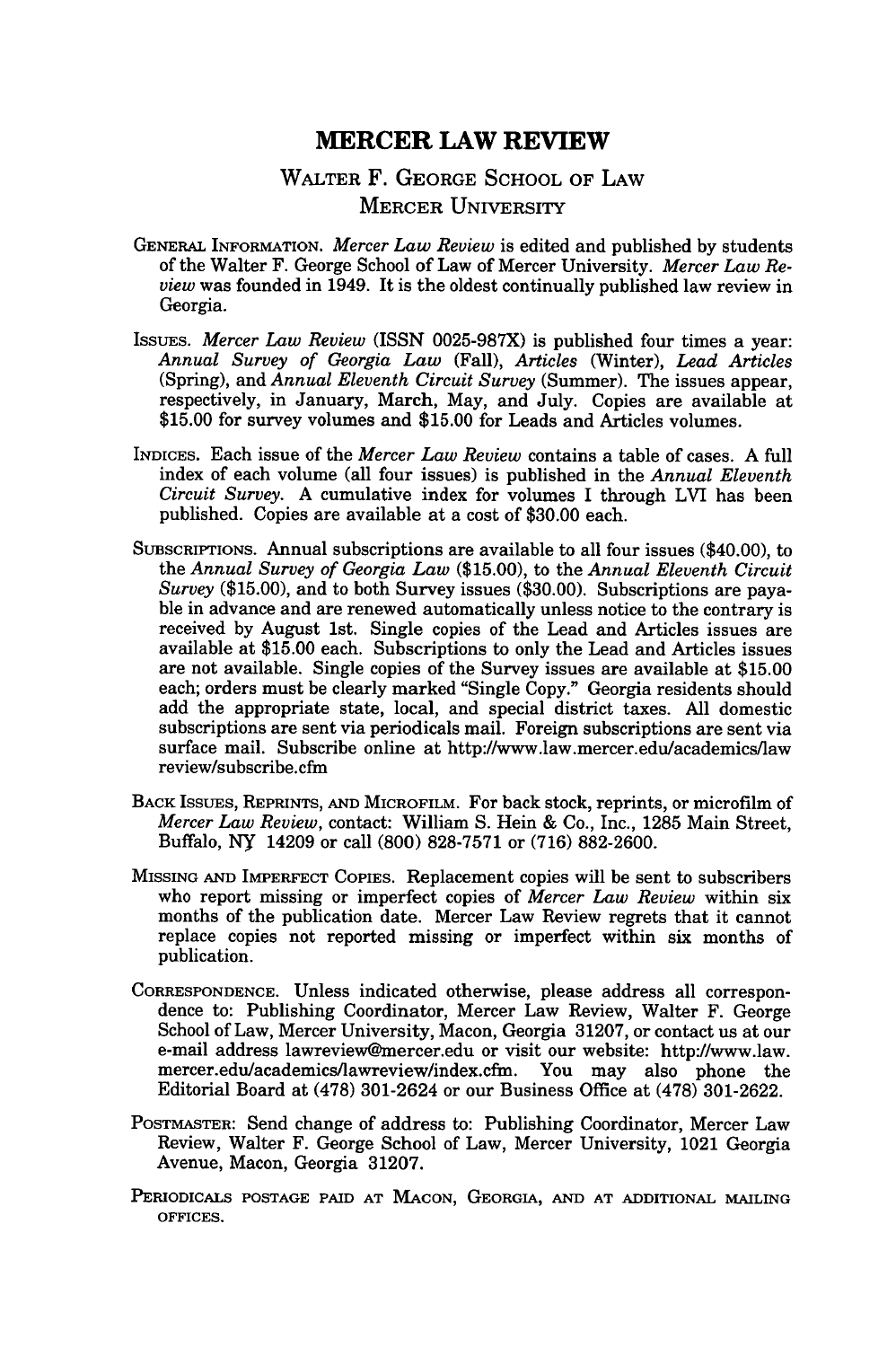#### WALTER F. GEORGE SCHOOL OF LAW MERCER UNIVERSITY

- UNSOLICITED MANUSCRIPTS. *Mercer Law Review* welcomes the submission of unsolicited manuscripts. Submissions should be triple-spaced. Citations should conform to **THE** BLUEBOOK (19th ed. 2010). Please enclose a self-addressed, stamped envelope for acknowledgment. *Mercer Law Review* will endeavor to notify authors of its decision within six weeks. Manuscripts will not be returned unless sufficient return postage is included with the original submission. Please address unsolicited manuscripts to: Articles Editor, Mercer Law Review, Walter F. George School of Law, Mercer University, Macon, Georgia 31207. Unsolicited manuscripts can be submitted online at http'/ www.law.mercer.edu/academics/lawreview/index.cfm
- MICROFORMS. Microform reproductions of all volumes of *Mercer Law Review* are available from University Microfilms International, 300 North Zeeb Road, Ann Arbor, Michigan 48106, or 30/32 Mortimer Street, London WIN 7RA, England.
- PERMISSION TO REPRINT FOR **EDUCATIONAL USE** ONLY. Except where otherwise expressly provided, *Mercer Law Review* and the author of each article, casenote, or comment in this issue of *Mercer Law Review* grants permission to duplicate that article, casenote, or comment for educational use, provided that (1) copies are distributed at or below cost; (2) the author and *Mercer Law Review* are identified; and (3) proper notice of copyright is affixed to each copy.
- CARL **VINSON** MEMORIAL **LECTURE.** The annual Carl Vinson Memorial Lecture Series was created in 1982 in honor and memory of the Honorable Carl Vinson, a distinguished alumnus of the Mercer Law School who served his country for fifty years as a member of Congress. The purpose of the Lecture Series is to provide lectures of the very highest quality on legal and lawrelated subjects for the students and faculty of the law school, alumni and friends of the School of Law and Mercer University, and the general public. The Vinson Lectures are periodically published in *Mercer Law Review.*
- MERCER LAW REVIEW ASSOCIATION. All alumni of *Mercer Law Review* are members of the Mercer Law Review Association. Friends of *Mercer Law Review* may become adjunct members of the Mercer Law Review Association by application.
- DISCLAIMER OF OPINION. Opinions expressed in any part of MERCER LAW REVIEW are those of the individual contributors and are not presented as the views of Mercer Law Review, the Walter F. George School of Law, or Mercer University.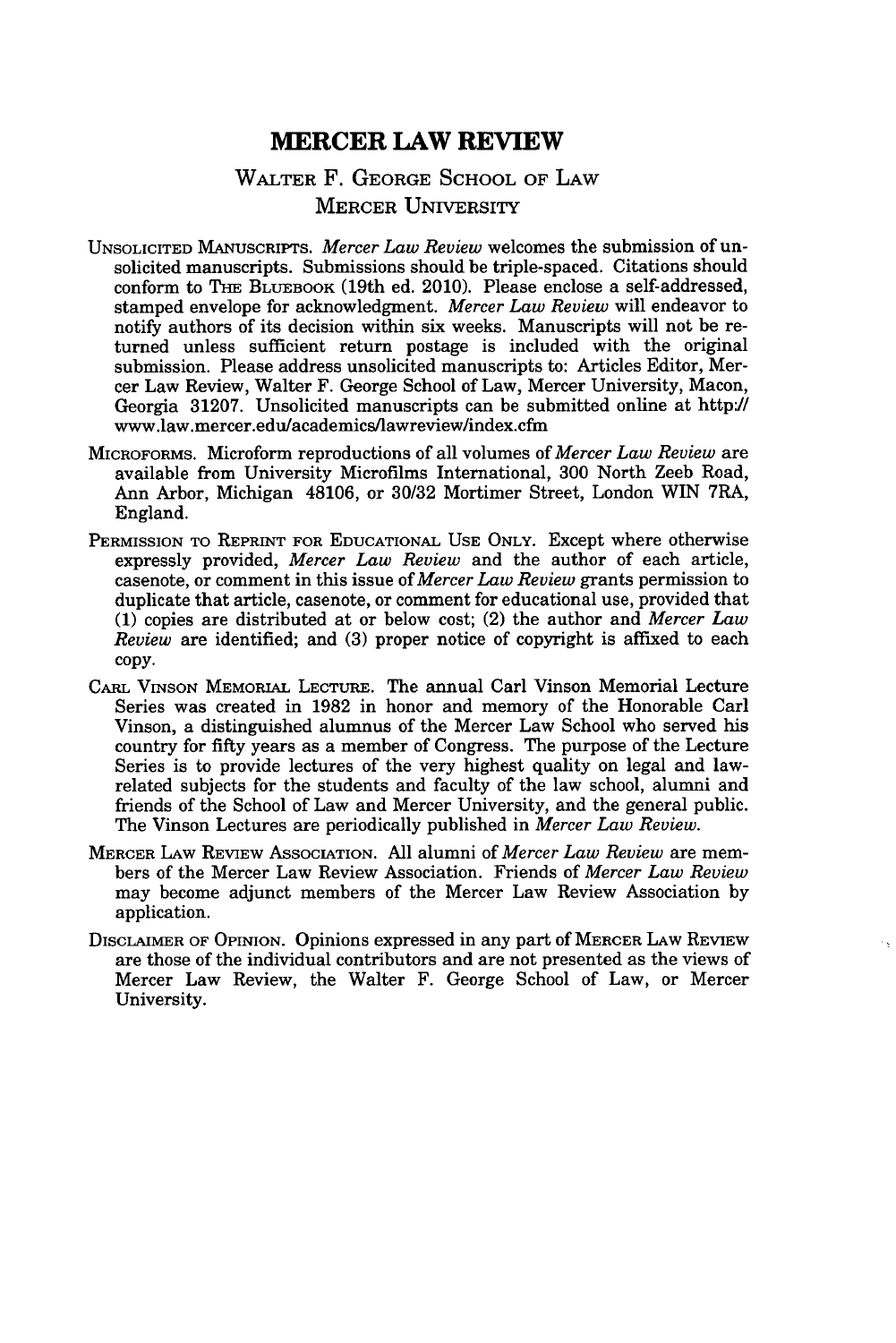#### **WALTER F. GEORGE SCHOOL OF LAW**

#### MERCER UNIVERSITY

- **GENERAL INFORMATION.** The Walter F. George School of Law of Mercer University is located in Macon, Georgia, about **80** miles south of Atlanta. Founded in **1873,** it is one of the oldest private law schools in the nation. Named for a distinguished alumnus who served as a United States senator for **36** years, the school became a member of the **AALS** in **1923** and has been **ABA**approved since **1925.** With its distinctive Woodruff Curriculum and a total student body of roughly 440, Mercer Law School provides an educational environment that offers in-depth learning, a candid and lively exchange of views, and a genuine sense of community and collegiality.
- DEGREES **AWARDED.** The study of law at the Walter F. George School of Law consists of a three-year program directed toward the **J.D.** degree. A joint **J.D.-** M.B.A. program is offered in conjunction with the School of Business and Economics. In addition, the law school offers a Business Certificate Program and a Legal Writing Certificate Program. The Law School also has initiated its first Master of Laws Degree, an LL.M. Degree in Federal Criminal Practice Procedure. Please see our website for more details at www.law.mercer.edu.
- **ADMISSIONS.** As a top provider of legal education, Mercer Law School is selective in admissions. Each year, many **highly** qualified college graduates apply for a limited number of seats in the first-year class. Our admissions process aims to select from the applicant pool students who will contribute to our academic community during their three years of legal education and, ultimately, to society and the legal profession. Persons interested in applying for admission to the Walter F. George School of Law may access information at www.law. mercer.edu or email the Admissions Office at admissions@law.mercer.edu. You may also contact us directly at **478-301-2605.** Any correspondence **by** mail should be addressed to: Mercer University School of Law, Office of Admissions, 1021 Georgia Avenue, Macon, Georgia **31207.**
- LAW **LIBRARY.** The Furman Smith Law Library has a staff of fifteen, including five professional librarians. The librarians provide extensive instruction in both print and electronic research as part of the curriculum. The library's collection includes over **350,000** volumes in books and microforms as well as a wide array of legal and non-legal electronic resources. Carrels, tables, soft seating, "smart" study rooms and a technology lounge are available to law students. Throughout the library and law school, students have wireless access to the library and law school network via their personal laptops. The library's web site features an extensive collection of annotated links to Georgia and federal legal research materials. For more information about the library visit http://law.mercer.edu/library.
- **CAREER SERVICES OFFICE.** Employers who are interested in interviewing students and graduates of the Walter F. George School of Law are invited to contact the Career Services Office. Upon request, the Career Services Office will be happy to forward resumes, arrange on-campus interviews, or assist employers in any other way. Address correspondence to: Career Services Office, Walter F. George School of Law, Mercer University, 1021 Georgia Avenue, Macon, Georgia **31207.** Telephone **(478) 301-2615.** FAX **(478) 301-2287.** Employers may also contact the Career Services Office via email at careerservices@law.mercer.edu.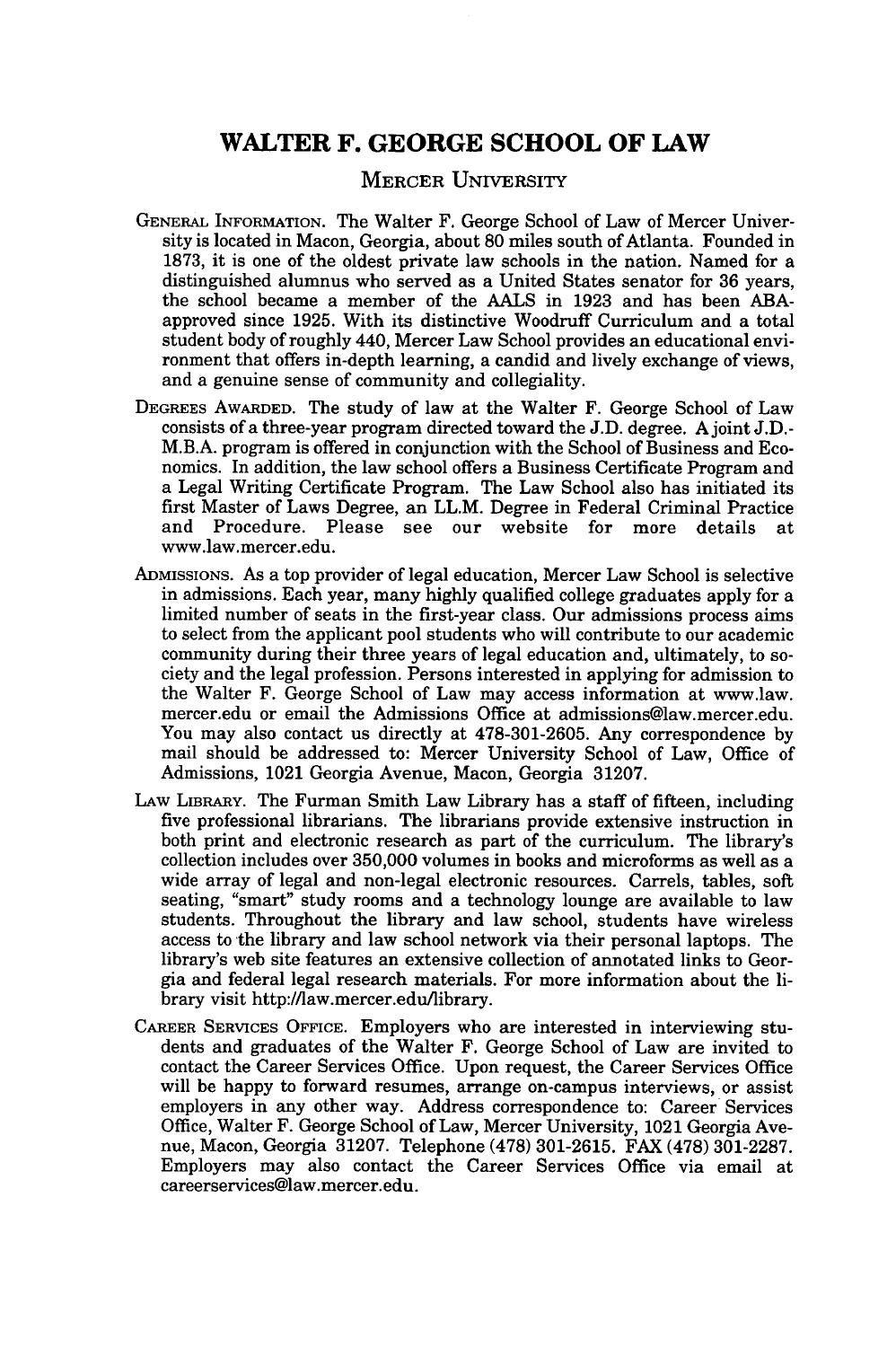*Member of the National Conference of Law Reviews, Inc.*

#### Volume 64 Spring **2013** Number **3**

#### **BOARD OF EDITORS**

**JOSEPH** M. COLWELL *Editor in Chief*

YANE S. PARK *Senior Managing Editor*

KYLE PERRY *Managing Editor*

SARAH PHAFF *Managing Editor*

JOSHUA **HALE**

**JOSEPH D.** SHELLEY *Lead Articles Editor*

P. KRISI HARTIG *Articles Editor*

*Georgia Survey Editor*

T. **OWEN** FARIST *Eleventh Circuit Survey Editor*

**ELEANOR DE GOLIAN** *Student Writing Editor*

SABRINA ATKINS *Administrative Editor*

**MEMBERS**

M. FARLEY ANDERSEN SARA KATE BRANNAN S. **JACOB** CARROLL **LUKE** M. **CASELMAN** CHRISTIANE COCHRAN TAMARA NATASHA CRAwFoRD JEFFREY R. DANIEL R. **LEE** DISCHER **JENNIFER** ROSE FINDLEY **BENJAMIN D. GALLOWAY JACOB A. JOHNSON** ROBERT W. JOHNSON JR.

**FACULTY ADVISOR MARK JONES**

KEITH **A. JOHNSTON KEELY N.** KIGHT **JENNA LASSETER** DIANNA **LEE** OLIVIA GRACE MANN BRYSON MCCOLLUM PATRICK MCKENZIE LAUREN J. MILLER HALLEE **C.** MOORE CHRISTINA M. NoSARI **FRANCES** M. PARKER CHRIS PERNICIARO

**ADMINISTRATIVE SECRETARY CHERIE SHAW JUMP**

MATTHEW **PITTMAN** FREDERIC M. **RUSHING** LINDSAY L. SCHAFER **BRETT J.** SCHWARTZ JACQUE SMITH MONICA A. SULLIVAN KATHERINE C. THOMPSON WARREN M. TILLERY COURTNEY M. TUGGLE **ASHLEY** B. VANDEVENDER MICHAEL S. WELDON JR. JONATHAN G. WILSON

**PUBLISHING COORDINATOR** YONNA WINDHAM SHAW